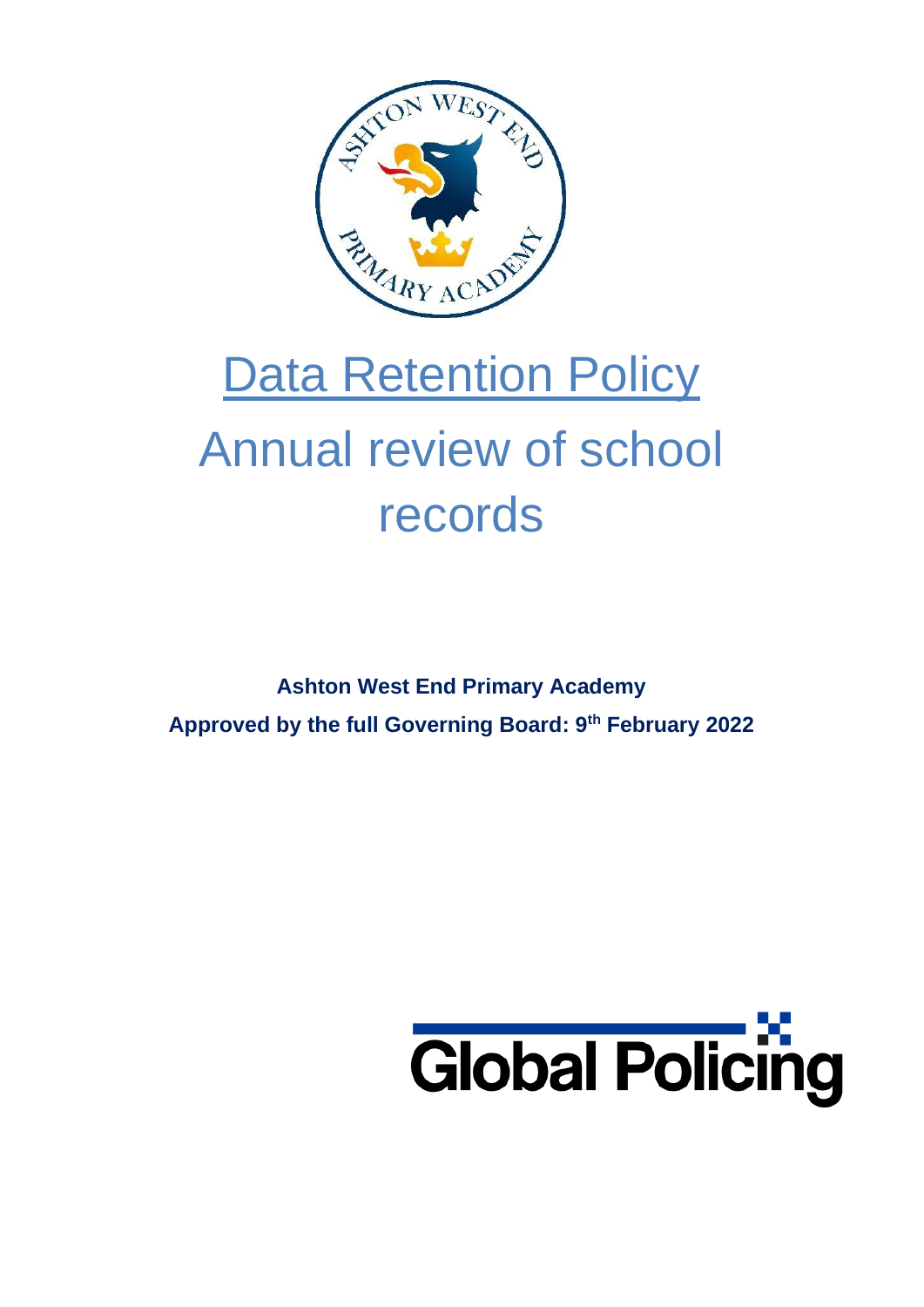#### **Contents**

#### <span id="page-1-0"></span>**A. Aims**

This policy has been produced based on the information management toolkit for schools dated 1<sup>st</sup> February 2016 and considers the GDPR toolkit for schools – however some of the timeframes differ slightly ensure we simplify the retention periods to avoid confusion and complexity.

**This is a checklist** developed to enable School Business Managers, Clerks, SENCO and other School Staff to carry out an efficient annual review and safe destruction of school records and information.

This document should be completed once a year and shared with governors.

#### **B. School Agreed Retention Periods**

As a school we have agreed the following retention periods:

Governors related material – 6 Years (or permanent as required)

Senior Leadership material – 6 Years

General Administration material – 3 Years

Human Resources – Until staff member leaves + 2 Years (6 Years if HR matters pending)

Health and Safety – 6 years (when it will be checked for longer retention dates)

Finance – 6 years

Property Management – 6 years

Children's information – till the child reaches 18 / or for safeguarding 25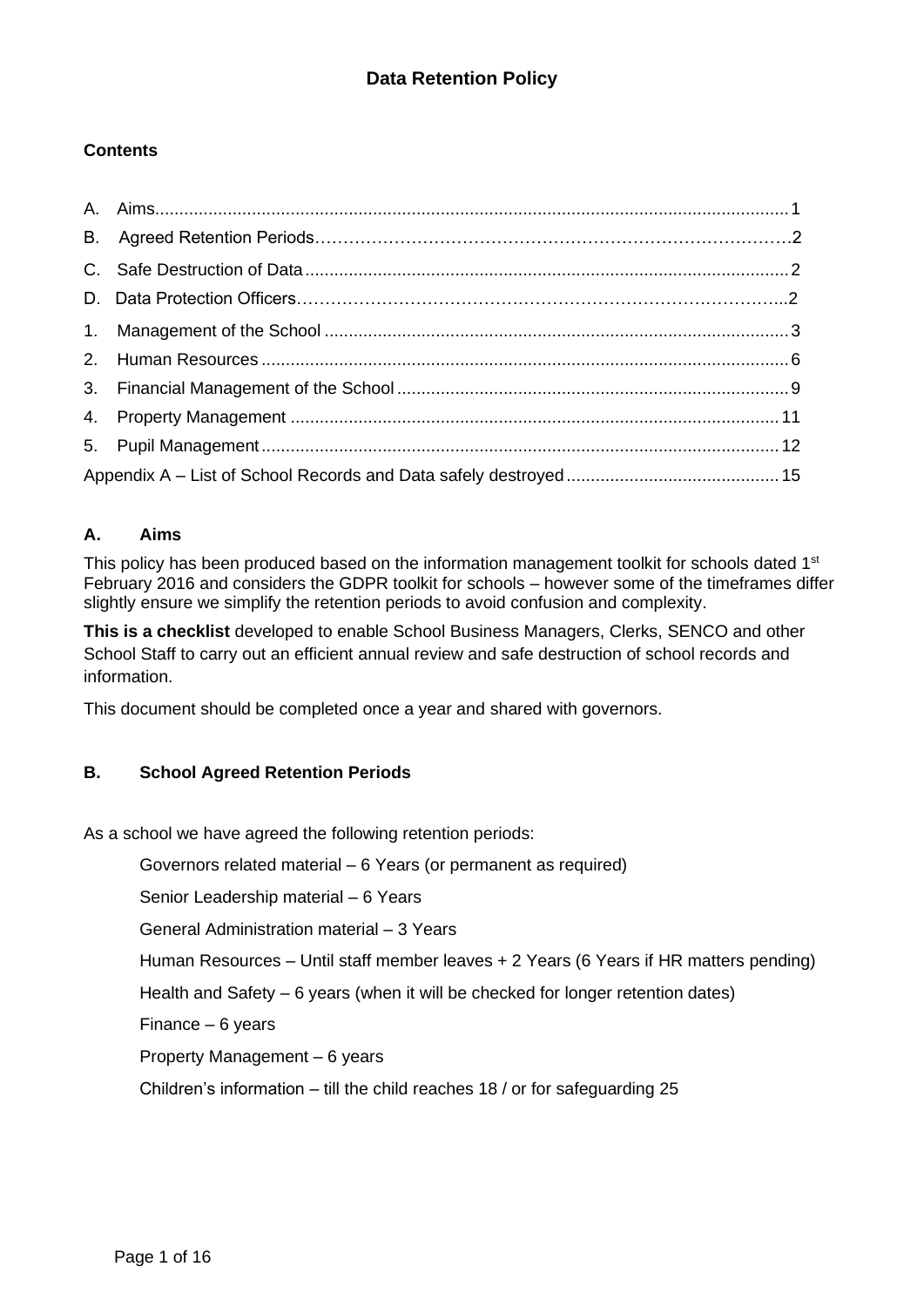#### <span id="page-2-0"></span>**C. Safe Destruction of Data**

As a school we have decided that we will ensure that we securely dispose of all data that comes to the end of its retention period.

We will do this by having the data destroyed whilst on site and witnessed by a member of the team, who will be record this on this policy.

#### **D. School Data Protection Officers**

Global Policing support the school with the management of data retention and secure deletion. Should you have any questions or queries, you can contact them directly:

Global Policing Limited 2.04, Flint Glass Works, 64 Jersey Street, Ancoats Urban Village Manchester M4 6JW

> Email: [datarequestions@globalpolicing.co.uk](mailto:datarequestions@globalpolicing.co.uk) Tel: 0161 212 1682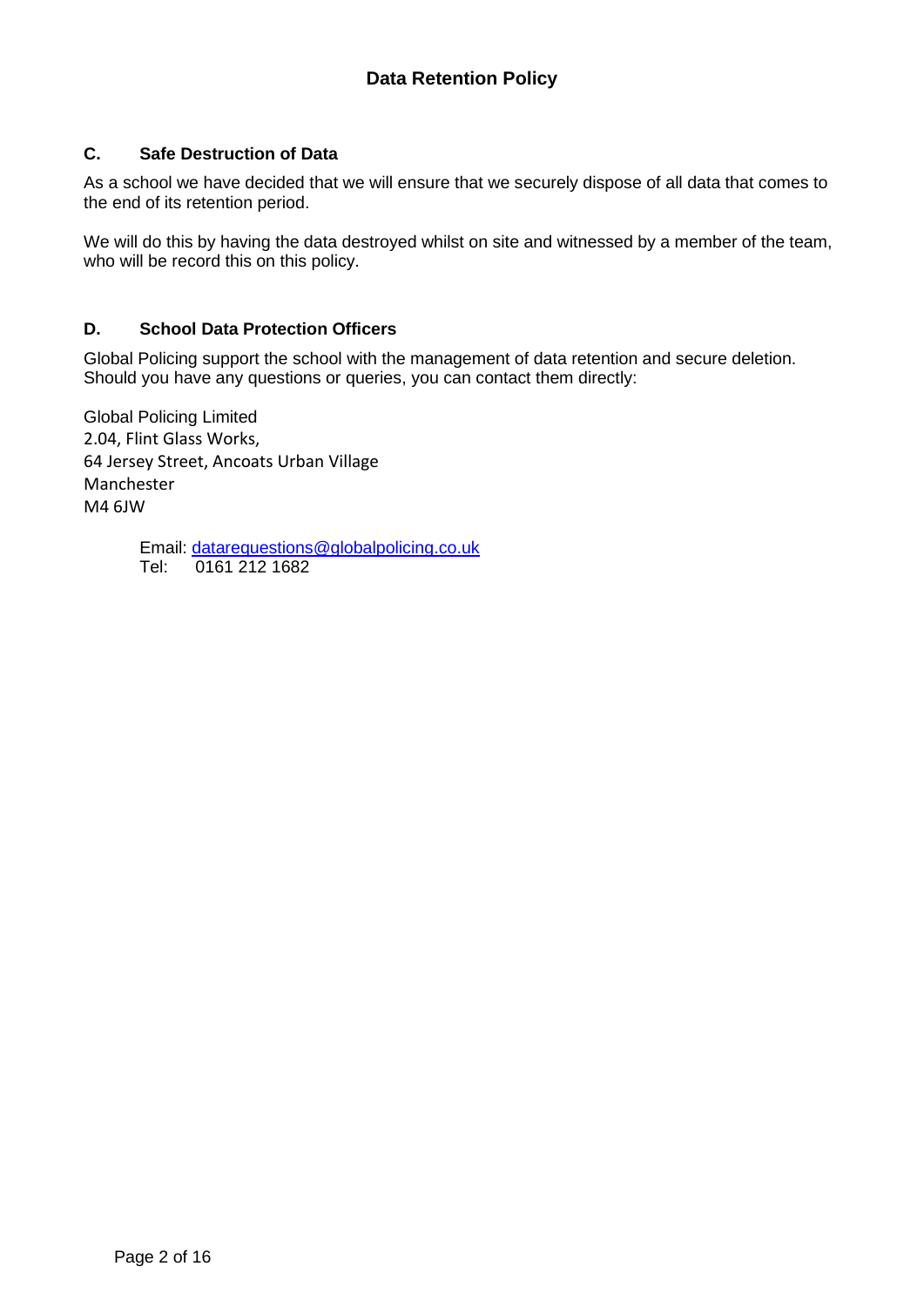#### <span id="page-3-0"></span>**1. Management of the School**

### **1.1 Governing Body – Agreed retention date 6 Years**

#### **Where possible all Governor minutes will be anonimised and therefore data protection risks will be decreased.**

| Ref   | <b>Basic file</b><br>description                                                                                      | <b>Data Protection Issues</b>                                                                                        | <b>Retention Period</b><br>[Operational]                                                                    | Action at the end of<br>the administrative | <b>Annual Review</b><br>Completed |
|-------|-----------------------------------------------------------------------------------------------------------------------|----------------------------------------------------------------------------------------------------------------------|-------------------------------------------------------------------------------------------------------------|--------------------------------------------|-----------------------------------|
|       |                                                                                                                       |                                                                                                                      |                                                                                                             | life of the record                         | Tick $(v)$                        |
| 1.1.1 | Agendas for<br>Governing Body<br>meetings                                                                             | There may be data<br>protection issues if the<br>meeting is dealing with<br>confidential issues<br>relating to staff | One copy should be<br>retained with the master<br>set of minutes. All other<br>copies can be disposed<br>οf | <b>SECURE DISPOSAL</b>                     |                                   |
| 1.1.2 | Minutes of Governing<br>Body meetings                                                                                 | There may be data<br>protection issues if the<br>meeting is dealing with<br>confidential issues<br>relating to staff |                                                                                                             |                                            |                                   |
|       | Principal Set (signed)                                                                                                |                                                                                                                      | PERMANENT                                                                                                   | <b>County Archives</b><br>Service          |                                   |
|       | Inspection Copies <sup>1</sup>                                                                                        |                                                                                                                      | 6 Years                                                                                                     | SECURE DISPOSAL                            |                                   |
| 1.1.3 | Reports<br>presented to the<br>Governing Body                                                                         | There may be data<br>protection issues if the<br>report deals with<br>confidential issues<br>relating to staff       | 6 Years                                                                                                     | <b>SECURE DISPOSAL</b>                     |                                   |
| 1.1.4 | Meeting papers<br>relating to the<br>annual parents'<br>meeting held under<br>section 33 of the<br>Education Act 2002 | <b>No</b>                                                                                                            | 6 Years                                                                                                     | <b>SECURE DISPOSAL</b>                     |                                   |
| 1.1.5 | Instruments of<br>Government<br>including Articles of<br>Association                                                  | <b>No</b>                                                                                                            | PERMANENT                                                                                                   | <b>County Archives</b><br>Service.         |                                   |
| 1.1.6 | Trusts and<br>Endowments<br>managed by the<br>Governing Body                                                          | <b>No</b>                                                                                                            | PERMANENT                                                                                                   | <b>County Archives</b><br>Service.         |                                   |
| 1.1.7 | Action plans created<br>and administered by<br>the Governing Body                                                     | No                                                                                                                   | 6 Years                                                                                                     | <b>SECURE DISPOSAL</b>                     |                                   |
| 1.1.8 | Policy documents<br>created and<br>administered by<br>the Governing<br>Body                                           | <b>No</b>                                                                                                            | Life of the policy                                                                                          | <b>SECURE DISPOSAL</b>                     |                                   |
| 1.1.9 | Recordsrelatingto<br>complaints dealt<br>with by the<br>Governing Body                                                | Yes                                                                                                                  | 6 Years                                                                                                     | <b>SECURE DISPOSAL</b>                     |                                   |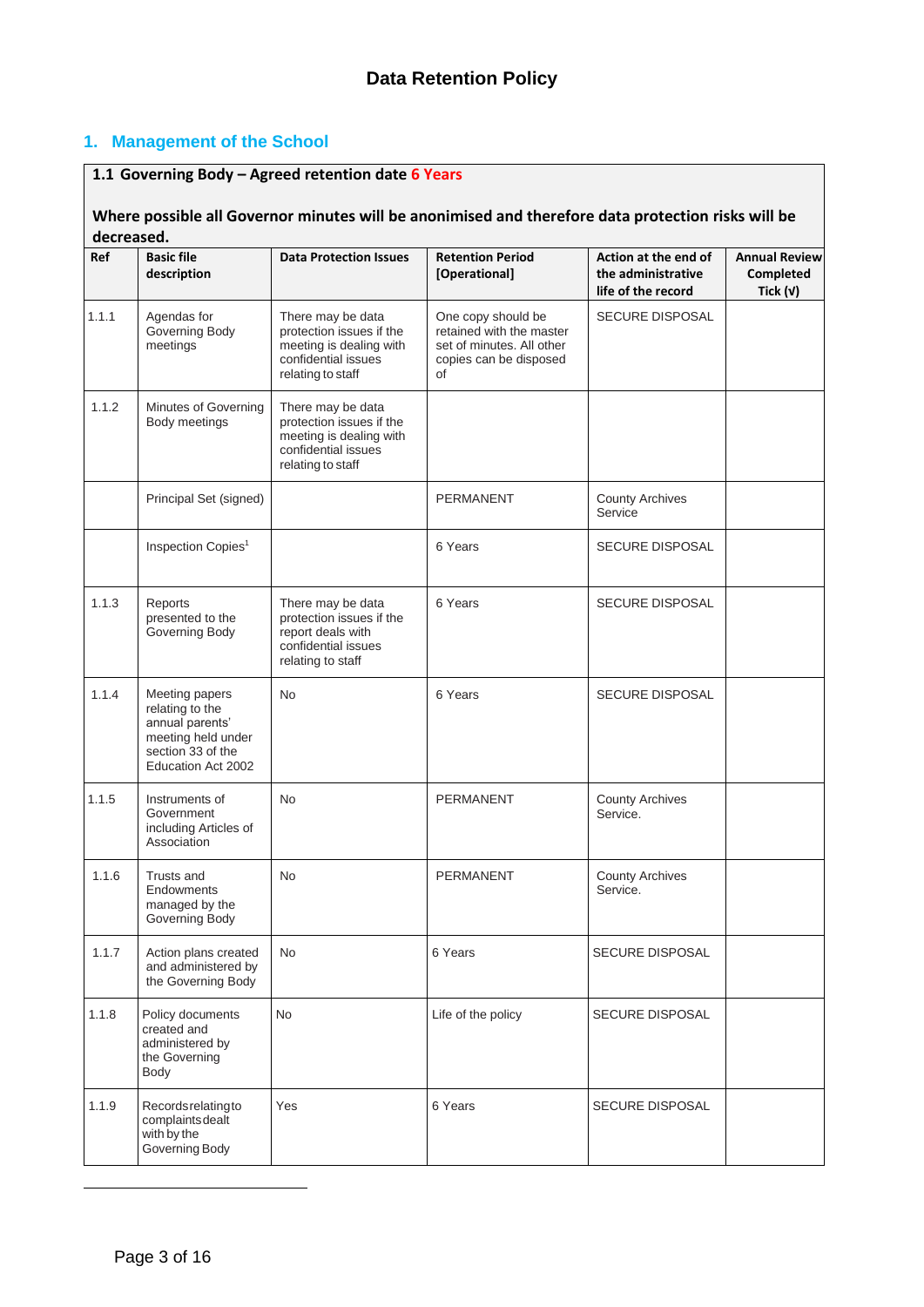|       | 1.2 Head Teacher and Senior Management Team - Agreed retention date 6 Years                                                                                          |                                                                                                                       |                                          |                                                                                                                                              |                                                 |  |  |
|-------|----------------------------------------------------------------------------------------------------------------------------------------------------------------------|-----------------------------------------------------------------------------------------------------------------------|------------------------------------------|----------------------------------------------------------------------------------------------------------------------------------------------|-------------------------------------------------|--|--|
| Ref   | <b>Basic file</b><br>description                                                                                                                                     | <b>Data Protection Issues</b>                                                                                         | <b>Retention Period</b><br>[Operational] | Action at the end of<br>the administrative<br>life of the record                                                                             | <b>Annual Review</b><br>Completed<br>Tick $(v)$ |  |  |
| 1.2.1 | Log books of<br>activity in the<br>school<br>maintained by<br>the Head<br>Teacher                                                                                    | There may be data<br>protection issues if the<br>log book refers to<br>individual pupils or<br>members of staff       | 6 Years                                  | These could be<br>of permanent<br>historical value<br>and should be<br>offered to the<br><b>County Archives</b><br>Service if<br>appropriate |                                                 |  |  |
| 1.2.2 | Minutes of Senior<br>Management<br>Team meetings<br>and the meetings<br>of other internal<br>administrative<br>bodies                                                | There may be data<br>protection issues if the<br>minutes refers to<br>individual pupils or<br>members of staff        | 6 Years                                  | SECURE DISPOSAL                                                                                                                              |                                                 |  |  |
| 1.2.3 | Reports created<br>by the Head<br>Teacher or the<br>Management<br>Team                                                                                               | There may be data<br>protection issues if the<br>report refers to<br>individual pupils or<br>members of staff         | 6 Years                                  | SECURE DISPOSAL                                                                                                                              |                                                 |  |  |
| 1.2.4 | Records created<br>by head<br>teachers, deputy<br>head teachers,<br>heads of year<br>and other<br>members of staff<br>with<br>administrative<br>responsibilities     | There may be data<br>protection issues if the<br>records refer to<br>individual pupils or<br>members of staff         | 6 Years                                  | SECURE DISPOSAL                                                                                                                              |                                                 |  |  |
| 1.2.5 | Correspondence<br>created by head<br>teachers, deputy<br>head teachers,<br>heads of year and<br>other members of<br>staff with<br>administrative<br>responsibilities | There may be data<br>protection issues if the<br>correspondence refers<br>to individual pupils or<br>members of staff | 6 Years                                  | SECURE DISPOSAL                                                                                                                              |                                                 |  |  |
| 1.2.6 | Professional<br>Development Plans                                                                                                                                    | Yes                                                                                                                   | 6 Years                                  | <b>SECURE DISPOSAL</b>                                                                                                                       |                                                 |  |  |
| 1.2.7 | School Development<br>Plans                                                                                                                                          | <b>No</b>                                                                                                             | 6 Years                                  | <b>SECURE DISPOSAL</b>                                                                                                                       |                                                 |  |  |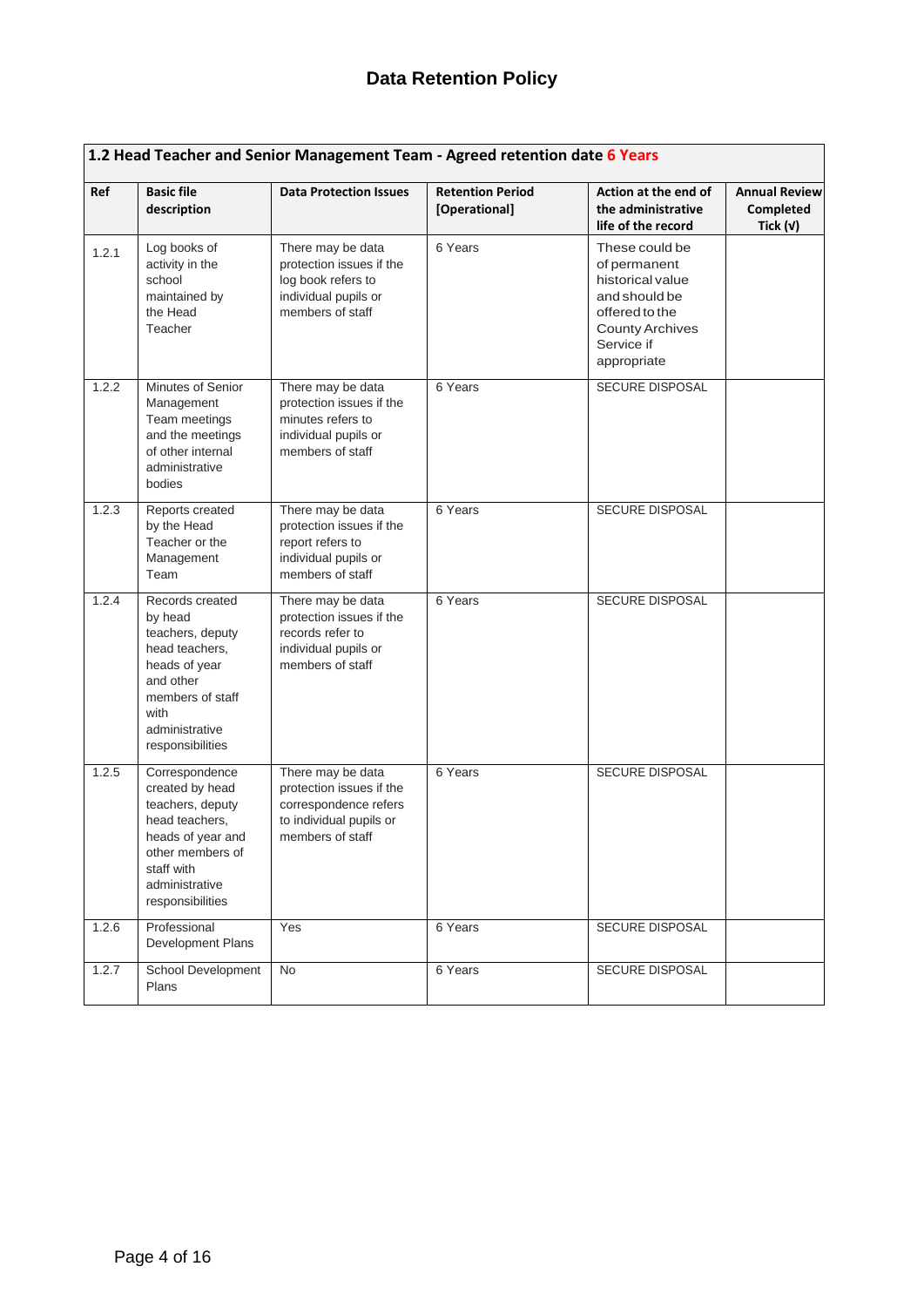| 1.3 Operational Administration - Agreed retention date 3 Years |                                                                                                      |                               |                                          |                                                                  |                                                 |  |  |
|----------------------------------------------------------------|------------------------------------------------------------------------------------------------------|-------------------------------|------------------------------------------|------------------------------------------------------------------|-------------------------------------------------|--|--|
| Ref                                                            | <b>Basic file</b><br>description                                                                     | <b>Data Protection Issues</b> | <b>Retention Period</b><br>[Operational] | Action at the end of<br>the administrative<br>life of the record | <b>Annual Review</b><br>Completed<br>Tick $(v)$ |  |  |
| 1.3.1                                                          | General file series                                                                                  | <b>No</b>                     | 3 Years                                  | <b>SECURE DISPOSAL</b>                                           |                                                 |  |  |
| 1.3.2                                                          | Records relating to<br>the creation and<br>publication of the<br>school brochure or<br>prospectus    | <b>No</b>                     | 3 Years                                  | <b>SECURE DISPOSAL</b>                                           |                                                 |  |  |
| 1.3.3                                                          | Records relating to<br>the creation and<br>distribution of<br>circularstostaff,<br>parents or pupils | <b>No</b>                     | 3 Years                                  | <b>SECURE DISPOSAL</b>                                           |                                                 |  |  |
| 1.3.4                                                          | Newsletters and<br>other items with a<br>short operational<br>use                                    | <b>No</b>                     | 3 Years                                  | <b>SECURE DISPOSAL</b>                                           |                                                 |  |  |
| 1.3.5                                                          | Visitors' Books and<br>Signing in Sheets                                                             | Yes                           | 3 Years                                  | <b>SECURE DISPOSAL</b>                                           |                                                 |  |  |

| 7.2 Walking Bus - Agreed retention date 3 Years |                                  |                               |                                                                                                                                                                                                                                                                           |                                                                                                                                              |                                                 |  |  |
|-------------------------------------------------|----------------------------------|-------------------------------|---------------------------------------------------------------------------------------------------------------------------------------------------------------------------------------------------------------------------------------------------------------------------|----------------------------------------------------------------------------------------------------------------------------------------------|-------------------------------------------------|--|--|
| Ref                                             | <b>Basic file</b><br>description | <b>Data Protection Issues</b> | <b>Retention Period</b><br>[Operational]                                                                                                                                                                                                                                  | Action at the end of<br>the administrative<br>life of the record                                                                             | <b>Annual Review</b><br>Completed<br>Tick $(v)$ |  |  |
| 1.4.1                                           | <b>Walking Bus</b><br>Registers  | Yes                           | Date of register $+3$ years<br>This takes into account<br>the fact that if there is an<br>incident requiring an<br>accident report the<br>register will be submitted<br>with the accident report<br>and kept for the period of<br>time required for accident<br>reporting | <b>SECURE DISPOSAL</b><br>[If these records are<br>retained electronically<br>any back up copies<br>should be destroyed<br>at the same timel |                                                 |  |  |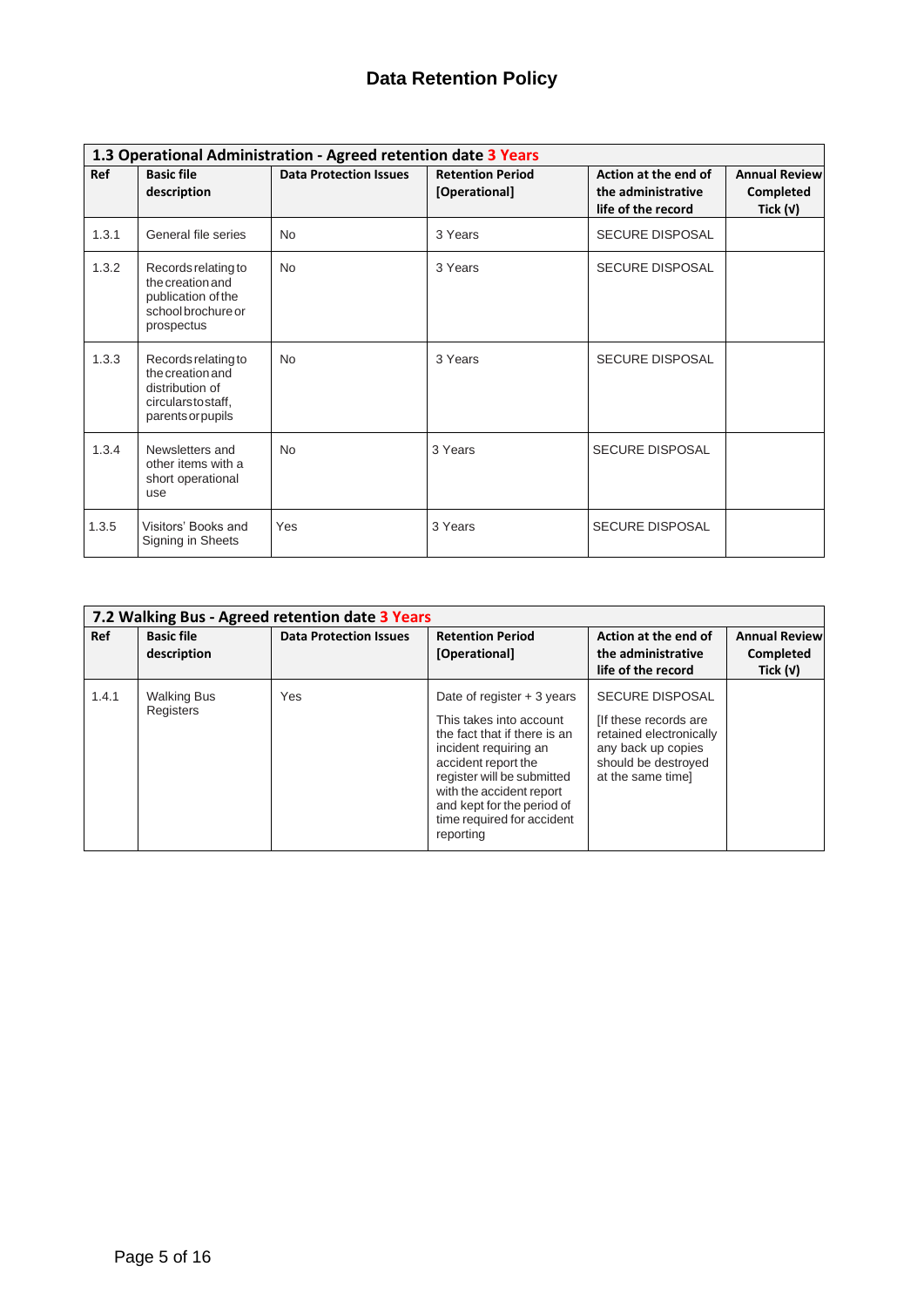#### <span id="page-6-0"></span>**2. Human Resources**

|       | 2.1 Recruitment - Agreed retention date Employment + 2 years                                                              |                               |                                              |                                                                  |                                               |  |  |  |
|-------|---------------------------------------------------------------------------------------------------------------------------|-------------------------------|----------------------------------------------|------------------------------------------------------------------|-----------------------------------------------|--|--|--|
| Ref   | <b>Basic file</b><br>description                                                                                          | <b>Data Protection Issues</b> | <b>Retention Period</b><br>[Operational]     | Action at the end of<br>the administrative<br>life of the record | <b>Annual Review</b><br>Completed<br>Tick (v) |  |  |  |
| 2.1.1 | All records leading<br>up to the<br>appointment of a<br>new headteacher                                                   | Yes                           | Whilst Staff member is<br>employed + 2 years | <b>SECURE</b><br><b>DISPOSAL</b>                                 |                                               |  |  |  |
| 2.1.2 | All records leading<br>up to the<br>appointment of a<br>new member of<br>$stat -$<br>unsuccessful<br>candidates           | Yes                           | Date of interview<br>+6months                | <b>SECURE</b><br><b>DISPOSAL</b>                                 |                                               |  |  |  |
| 2.13  | All records leading<br>up to the<br>appointment of a<br>new member of<br>staff - successful<br>candidate                  | Yes                           | Whilst Staff member is<br>employed + 2 years | <b>SECURE</b><br><b>DISPOSAL</b>                                 |                                               |  |  |  |
| 2.1.4 | Pre-employment<br>vetting information<br>- DBS Checks                                                                     | <b>No</b>                     | Whilst Staff member is<br>employed + 2 years |                                                                  |                                               |  |  |  |
| 2.1.5 | Proofs of identity<br>collected as part of<br>the process of<br>checking<br>"portable"<br>enhanced DBS<br>disclosure      | Yes                           | Whilst Staff member is<br>employed + 2 years |                                                                  |                                               |  |  |  |
| 2.1.6 | Pre-employment<br>vetting information<br>- Evidence proving<br>the right to work in<br>the United<br>Kingdom <sup>4</sup> | Yes                           | Whilst Staff member is<br>employed + 2 years |                                                                  |                                               |  |  |  |

|       | 2.2 Operational Staff Management - Agreed retention date Employment + 2 years |                               |                                                        |                                                                  |                                                 |  |  |  |
|-------|-------------------------------------------------------------------------------|-------------------------------|--------------------------------------------------------|------------------------------------------------------------------|-------------------------------------------------|--|--|--|
| Ref   | <b>Basic file</b><br>description                                              | <b>Data Protection Issues</b> | <b>Retention Period</b><br>[Operational]               | Action at the end of<br>the administrative<br>life of the record | <b>Annual Review</b><br>Completed<br>Tick $(v)$ |  |  |  |
| 2.2.1 | Staff Personal File                                                           | Yes                           | Whilst Staff member is<br>$emploved + 2 \text{ years}$ | <b>SECURE</b><br><b>DISPOSAL</b>                                 |                                                 |  |  |  |
| 2.2.2 | Timesheets                                                                    | Yes                           | Whilst Staff member is<br>employed + 2 years           | <b>SECURE</b><br><b>DISPOSAL</b>                                 |                                                 |  |  |  |
| 2.2.3 | Annual appraisal/<br>assessment<br>records                                    | Yes                           | Whilst Staff member is<br>employed + 2 years           | <b>SECURE</b><br><b>DISPOSAL</b>                                 |                                                 |  |  |  |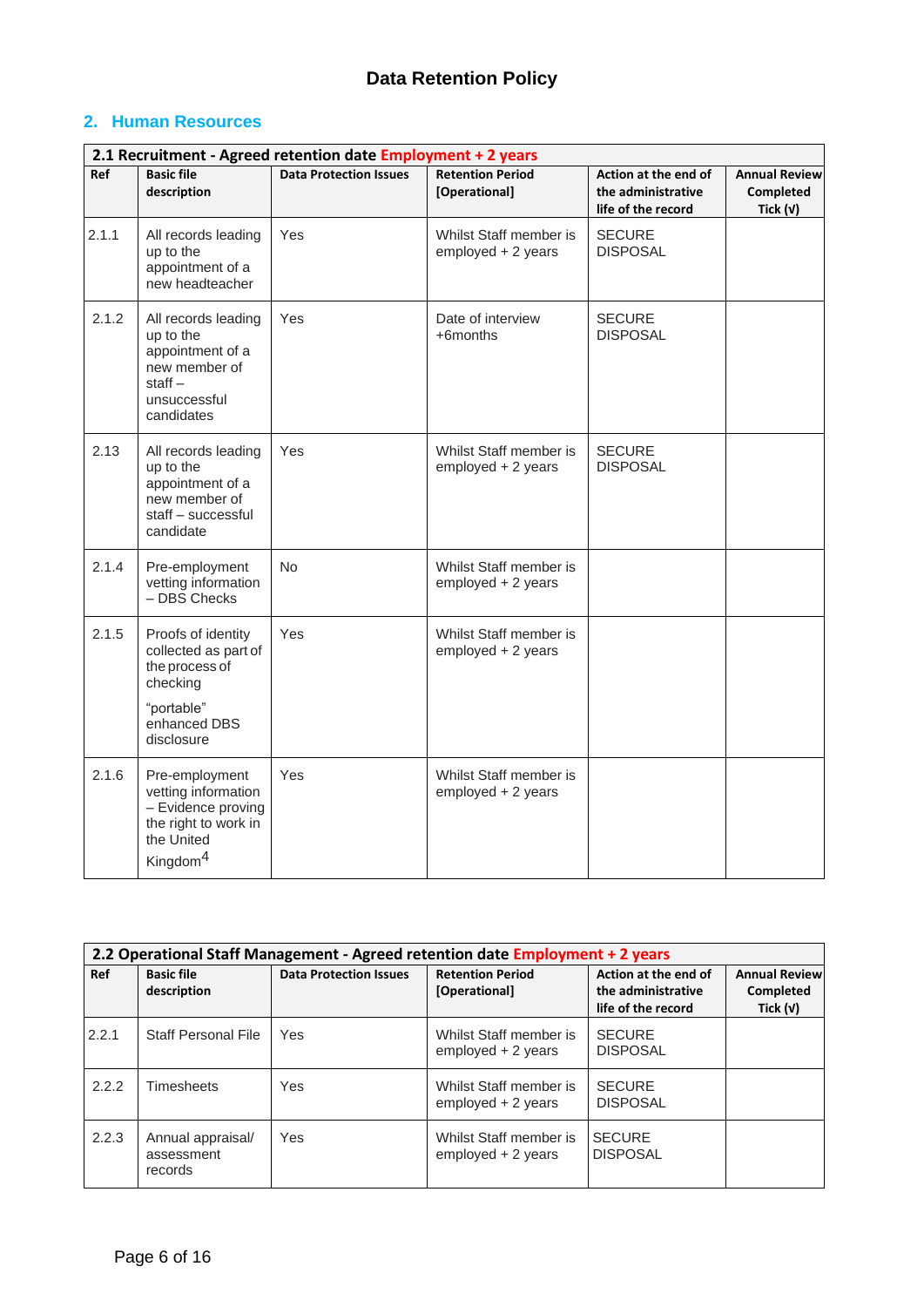| years | 2.3 Management of Disciplinary and Grievance Processes - Agreed retention date Employment + 6                                                |                               |                                              |                                                                  |                                               |  |  |  |
|-------|----------------------------------------------------------------------------------------------------------------------------------------------|-------------------------------|----------------------------------------------|------------------------------------------------------------------|-----------------------------------------------|--|--|--|
| Ref   | <b>Basic file</b><br>description                                                                                                             | <b>Data Protection Issues</b> | <b>Retention Period</b><br>[Operational]     | Action at the end of<br>the administrative<br>life of the record | <b>Annual Review</b><br>Completed<br>Tick (v) |  |  |  |
| 2.3.1 | Allegation of a<br>child protection<br>nature against a<br>member of staff<br>including where<br>the allegation is<br>unfounded <sup>5</sup> | Yes                           | Whilst Staff member is<br>employed + 6 years | <b>SECURE</b><br><b>DISPOSAL</b>                                 |                                               |  |  |  |
| 2.3.2 | Disciplinary<br>Proceedings                                                                                                                  | Yes                           | Whilst Staff member is<br>employed + 6 years |                                                                  |                                               |  |  |  |
|       | oral warning                                                                                                                                 |                               | Whilst Staff member is<br>employed + 6 years | <b>SECURE</b><br><b>DISPOSAL</b>                                 |                                               |  |  |  |
|       | written warning -<br>level 1                                                                                                                 |                               | Whilst Staff member is<br>employed + 6 years |                                                                  |                                               |  |  |  |
|       | written warning -<br>level 2                                                                                                                 |                               | Whilst Staff member is<br>employed + 6 years |                                                                  |                                               |  |  |  |
|       | final warning                                                                                                                                |                               | Whilst Staff member is<br>employed + 6 years |                                                                  |                                               |  |  |  |
|       | case not found                                                                                                                               |                               | Whilst Staff member is<br>employed + 6 years | <b>SECURE</b><br><b>DISPOSAL</b>                                 |                                               |  |  |  |

| 2.4 Payroll and Pensions - Agreed retention date 6 years (Finance) |                                                                                                  |                               |                                          |                                                                  |                                                 |  |  |
|--------------------------------------------------------------------|--------------------------------------------------------------------------------------------------|-------------------------------|------------------------------------------|------------------------------------------------------------------|-------------------------------------------------|--|--|
| Ref                                                                | <b>Basic file</b><br>description                                                                 | <b>Data Protection Issues</b> | <b>Retention Period</b><br>[Operational] | Action at the end of<br>the administrative<br>life of the record | <b>Annual Review</b><br>Completed<br>Tick $(v)$ |  |  |
| 2.4.1                                                              | Maternity pay<br>records                                                                         | Yes                           | Current year + 3 years                   | <b>SECURE DISPOSAL</b>                                           |                                                 |  |  |
| 2.4.2                                                              | Records held under<br>Retirement Benefits<br>Schemes<br>(Information Powers)<br>Regulations 1995 | Yes                           | Current year $+6$ years                  | <b>SECURE DISPOSAL</b>                                           |                                                 |  |  |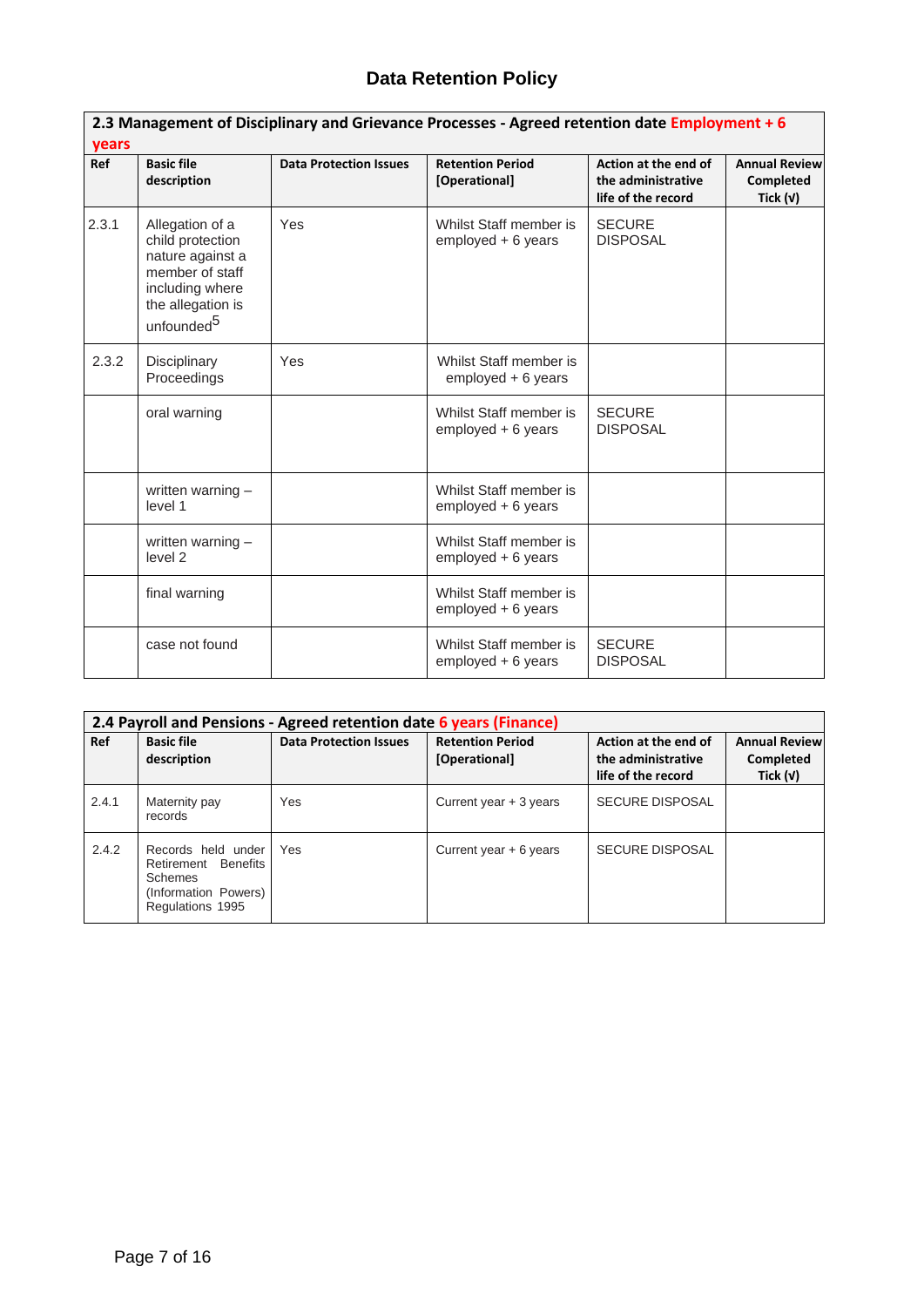| 2.5 Health and Safety - Agreed retention date 6 years (check for longer periods) |                                                                                                                                  |                               |                                          |                                                                  |                                                        |  |  |
|----------------------------------------------------------------------------------|----------------------------------------------------------------------------------------------------------------------------------|-------------------------------|------------------------------------------|------------------------------------------------------------------|--------------------------------------------------------|--|--|
| Ref                                                                              | <b>Basic file</b><br>description                                                                                                 | <b>Data Protection Issues</b> | <b>Retention Period</b><br>[Operational] | Action at the end of<br>the administrative<br>life of the record | <b>Annual Review</b><br><b>Completed</b><br>Tick $(v)$ |  |  |
| 2.5.1                                                                            | Health and Safety<br><b>Policy Statements</b>                                                                                    | <b>No</b>                     | 6 Years                                  | SECURE DISPOSAL                                                  |                                                        |  |  |
| 2.5.2                                                                            | Health and Safety<br><b>Risk Assessments</b>                                                                                     | <b>No</b>                     | 6 Years                                  | <b>SECURE DISPOSAL</b>                                           |                                                        |  |  |
| 2.5.3                                                                            | Records relating to<br>accident/ injury at<br>work                                                                               | Yes                           | 12 Years                                 | <b>SECURE DISPOSAL</b>                                           |                                                        |  |  |
| 2.5.4                                                                            | <b>Accident Reporting</b>                                                                                                        | Yes                           |                                          |                                                                  |                                                        |  |  |
|                                                                                  | <b>Adults</b>                                                                                                                    |                               | 6 Years                                  | <b>SECURE DISPOSAL</b>                                           |                                                        |  |  |
|                                                                                  | Children                                                                                                                         |                               | Age of child 25                          | <b>SECURE DISPOSAL</b>                                           |                                                        |  |  |
| 2.5.5                                                                            | Control of<br><b>Substances</b><br>Hazardous to Health<br>(COSHH)                                                                | <b>No</b>                     | Current year + 40 years                  | SECURE DISPOSAL                                                  |                                                        |  |  |
| 2.5.6                                                                            | Process of<br>monitoring of areas<br>where employees<br>and persons are<br>likely to have<br>become in contact<br>with asbestos  | <b>No</b>                     | Last action $+40$ years                  | <b>SECURE DISPOSAL</b>                                           |                                                        |  |  |
| 2.5.7                                                                            | Process of<br>monitoring of areas<br>where employees<br>and persons are<br>likely to have<br>become in contact<br>with radiation | <b>No</b>                     | Last action $+50$ years                  | <b>SECURE DISPOSAL</b>                                           |                                                        |  |  |
| 2.5.8                                                                            | <b>Fire Precautions</b><br>log books                                                                                             | <b>No</b>                     | 6 Years                                  | <b>SECURE DISPOSAL</b>                                           |                                                        |  |  |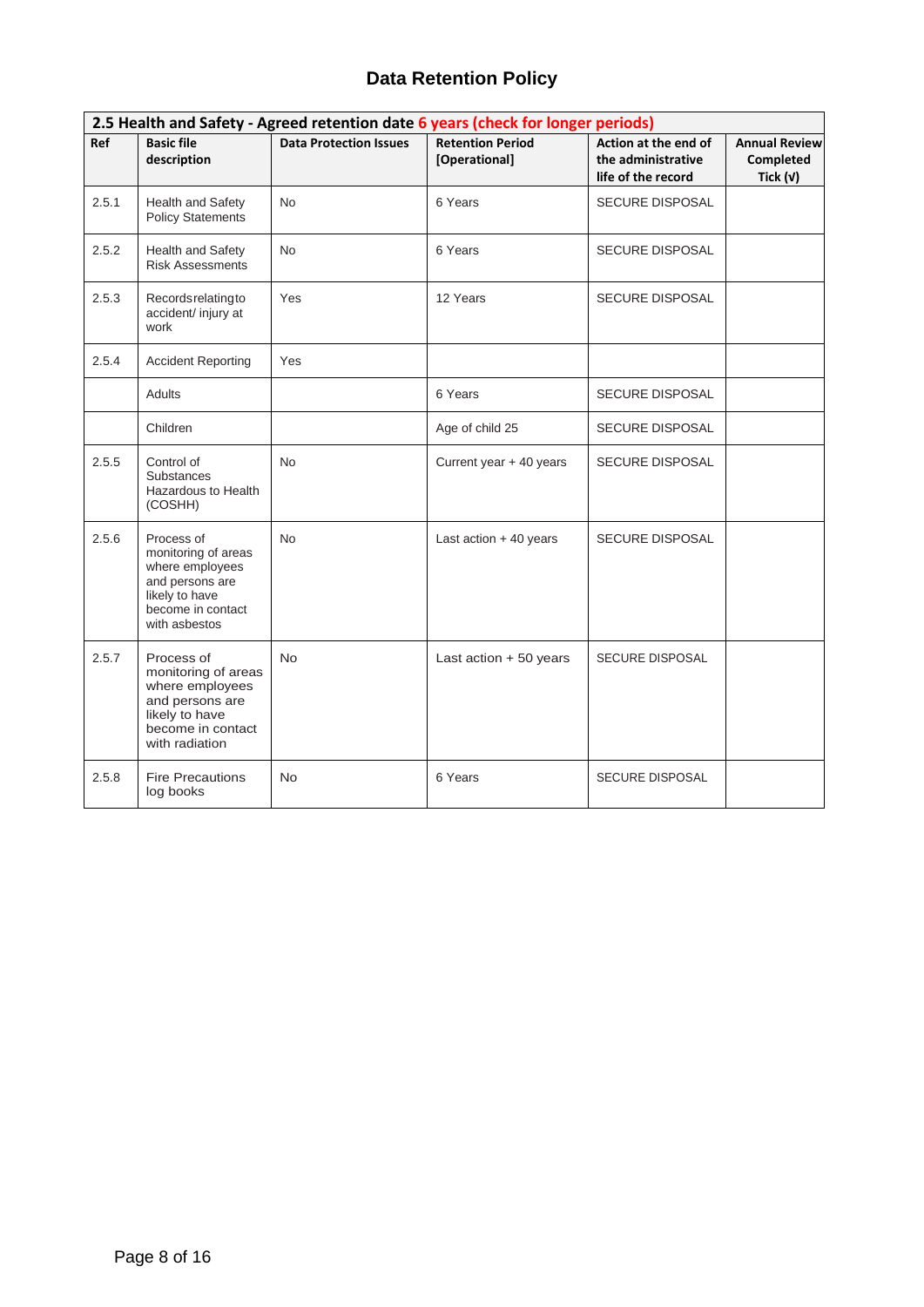# <span id="page-9-0"></span>**3. Financial Management of the School**

| 3.1 Asset Management - Agreed retention date 6 years |                                                  |                               |                                          |                                                                  |                                                 |  |  |
|------------------------------------------------------|--------------------------------------------------|-------------------------------|------------------------------------------|------------------------------------------------------------------|-------------------------------------------------|--|--|
| Ref                                                  | <b>Basic file</b><br>description                 | <b>Data Protection Issues</b> | <b>Retention Period</b><br>[Operational] | Action at the end of<br>the administrative<br>life of the record | <b>Annual Review</b><br>Completed<br>Tick $(v)$ |  |  |
| 3.1.1                                                | Inventories of<br>furniture and<br>equipment     | <b>No</b>                     | Current year + 6 years                   | <b>SECURE DISPOSAL</b>                                           |                                                 |  |  |
| 3.1.2                                                | Burglary, theft and<br>vandalism report<br>forms | <b>No</b>                     | Current year + 6 years                   | <b>SECURE DISPOSAL</b>                                           |                                                 |  |  |

| 3.2 Accounts and Statements including Budget Management - Agreed retention date 6 years |                                                                                                                                                     |                               |                                                                       |                                                                  |                                                      |  |  |
|-----------------------------------------------------------------------------------------|-----------------------------------------------------------------------------------------------------------------------------------------------------|-------------------------------|-----------------------------------------------------------------------|------------------------------------------------------------------|------------------------------------------------------|--|--|
| Ref                                                                                     | <b>Basic file</b><br>description                                                                                                                    | <b>Data Protection Issues</b> | <b>Retention Period</b><br>[Operational]                              | Action at the end of<br>the administrative<br>life of the record | <b>Annual Review</b><br><b>Completed</b><br>Tick (v) |  |  |
| 3.2.1                                                                                   | <b>Annual Accounts</b>                                                                                                                              | <b>No</b>                     | Current year $+ 6$ years                                              | <b>STANDARD</b><br><b>DISPOSAL</b>                               |                                                      |  |  |
| 3.2.2                                                                                   | Loans and grants<br>managed by the<br>school                                                                                                        | <b>No</b>                     | Date of last payment on<br>the loan $+12$ years then<br><b>REVIEW</b> | <b>SECURE DISPOSAL</b>                                           |                                                      |  |  |
| 3.2.3                                                                                   | <b>Student Grant</b><br>applications                                                                                                                | Yes                           | Current year + 3 years                                                | <b>SECURE DISPOSAL</b>                                           |                                                      |  |  |
| 3.2.4                                                                                   | All records relating to<br>the creation and<br>management of<br>budgets including the<br><b>Annual Budget</b><br>statement and<br>background papers | <b>No</b>                     | Life of the budget $+3$ years                                         | <b>SECURE DISPOSAL</b>                                           |                                                      |  |  |
| 3.2.5                                                                                   | Invoices, receipts,<br>order books and<br>requisitions, delivery<br>notices                                                                         | <b>No</b>                     | Current financial year $+6$<br>years                                  | <b>SECURE DISPOSAL</b>                                           |                                                      |  |  |
| 3.2.6                                                                                   | Records relating to the<br>collection and banking<br>ofmonies                                                                                       | <b>No</b>                     | Current financial year $+6$<br>years                                  | <b>SECURE DISPOSAL</b>                                           |                                                      |  |  |
| 3.2.7                                                                                   | Records relating to the<br>identification and<br>collection of debt                                                                                 | <b>No</b>                     | Current financial year $+6$<br>years                                  | <b>SECURE DISPOSAL</b>                                           |                                                      |  |  |

| 3.3 Contract Management - Agreed retention date 6 years |                                                                              |                               |                                              |                                                                  |                                                 |  |  |
|---------------------------------------------------------|------------------------------------------------------------------------------|-------------------------------|----------------------------------------------|------------------------------------------------------------------|-------------------------------------------------|--|--|
| Ref                                                     | <b>Basic file</b><br>description                                             | <b>Data Protection Issues</b> | <b>Retention Period</b><br>[Operational]     | Action at the end of<br>the administrative<br>life of the record | <b>Annual Review</b><br>Completed<br>Tick $(v)$ |  |  |
| 3.3.1                                                   | All records relating to<br>the management of<br>contracts under seal         | No.                           | Last payment on the<br>$contract + 12 years$ | <b>SECURE DISPOSAL</b>                                           |                                                 |  |  |
| 3.3.2                                                   | All records relating to<br>the management of<br>contracts under<br>signature | <b>No</b>                     | Last payment on the<br>$contract + 6 years$  | <b>SECURE DISPOSAL</b>                                           |                                                 |  |  |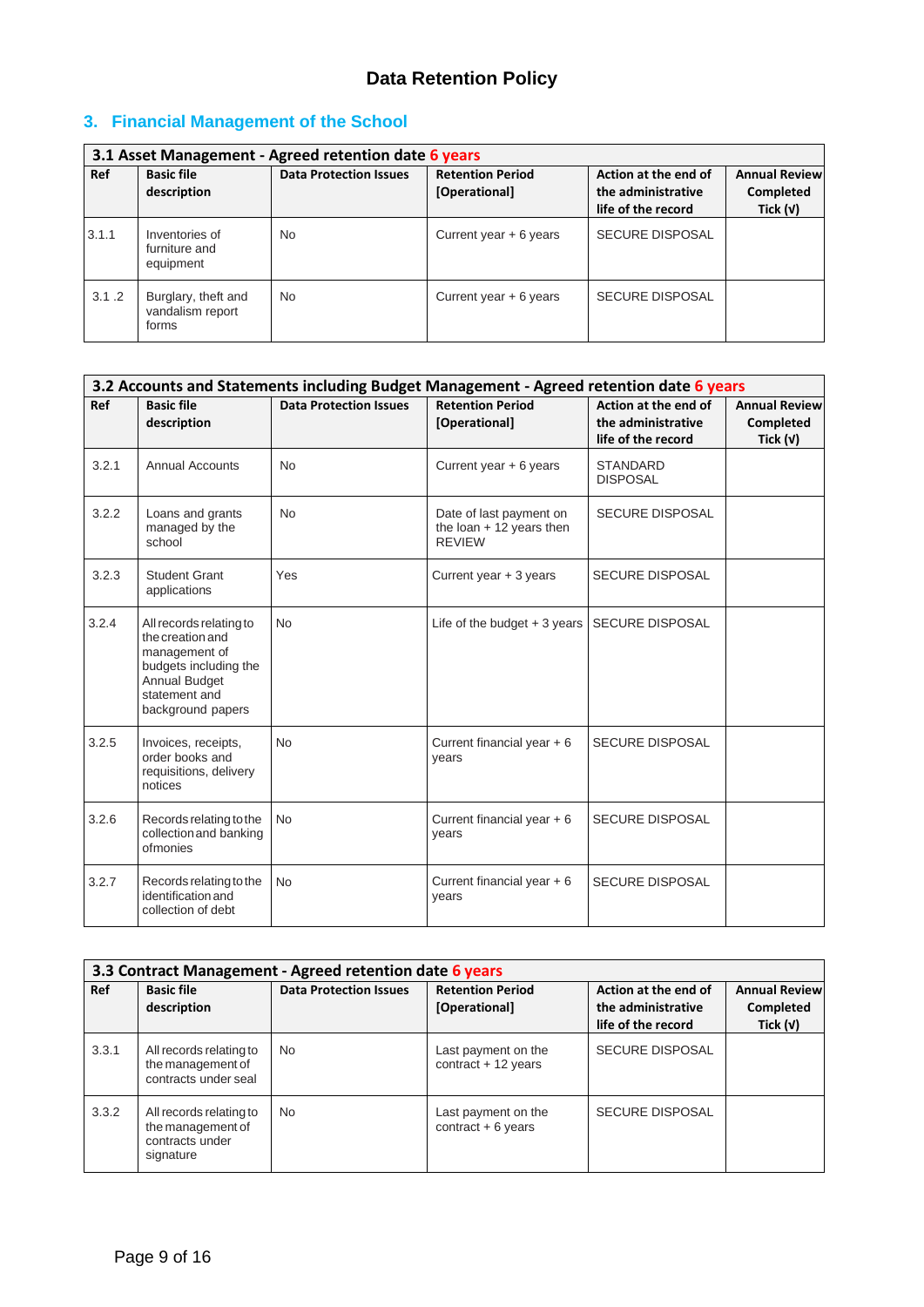| 3.3.3<br>Records relating to<br>the monitoring of<br>contracts | No | Current year $+2$ years | SECURE DISPOSAL |  |
|----------------------------------------------------------------|----|-------------------------|-----------------|--|
|----------------------------------------------------------------|----|-------------------------|-----------------|--|

|       | 3.4 School Meals - Agreed retention date 6 years |                               |                                          |                                                                  |                                                 |  |  |  |
|-------|--------------------------------------------------|-------------------------------|------------------------------------------|------------------------------------------------------------------|-------------------------------------------------|--|--|--|
| Ref   | <b>Basic file</b><br>description                 | <b>Data Protection Issues</b> | <b>Retention Period</b><br>[Operational] | Action at the end of<br>the administrative<br>life of the record | <b>Annual Review</b><br>Completed<br>Tick $(v)$ |  |  |  |
| 3.4.1 | Free School Meals<br>Registers                   | Yes                           | Current year + 6 years                   | <b>SECURE DISPOSAL</b>                                           |                                                 |  |  |  |
| 3.4.2 | School Meals<br>Registers                        | Yes                           | Current year + 3 years                   | <b>SECURE DISPOSAL</b>                                           |                                                 |  |  |  |
| 3.4.3 | School Meals<br><b>Summary Sheets</b>            | <b>No</b>                     | Current year + 3 years                   | <b>SECURE DISPOSAL</b>                                           |                                                 |  |  |  |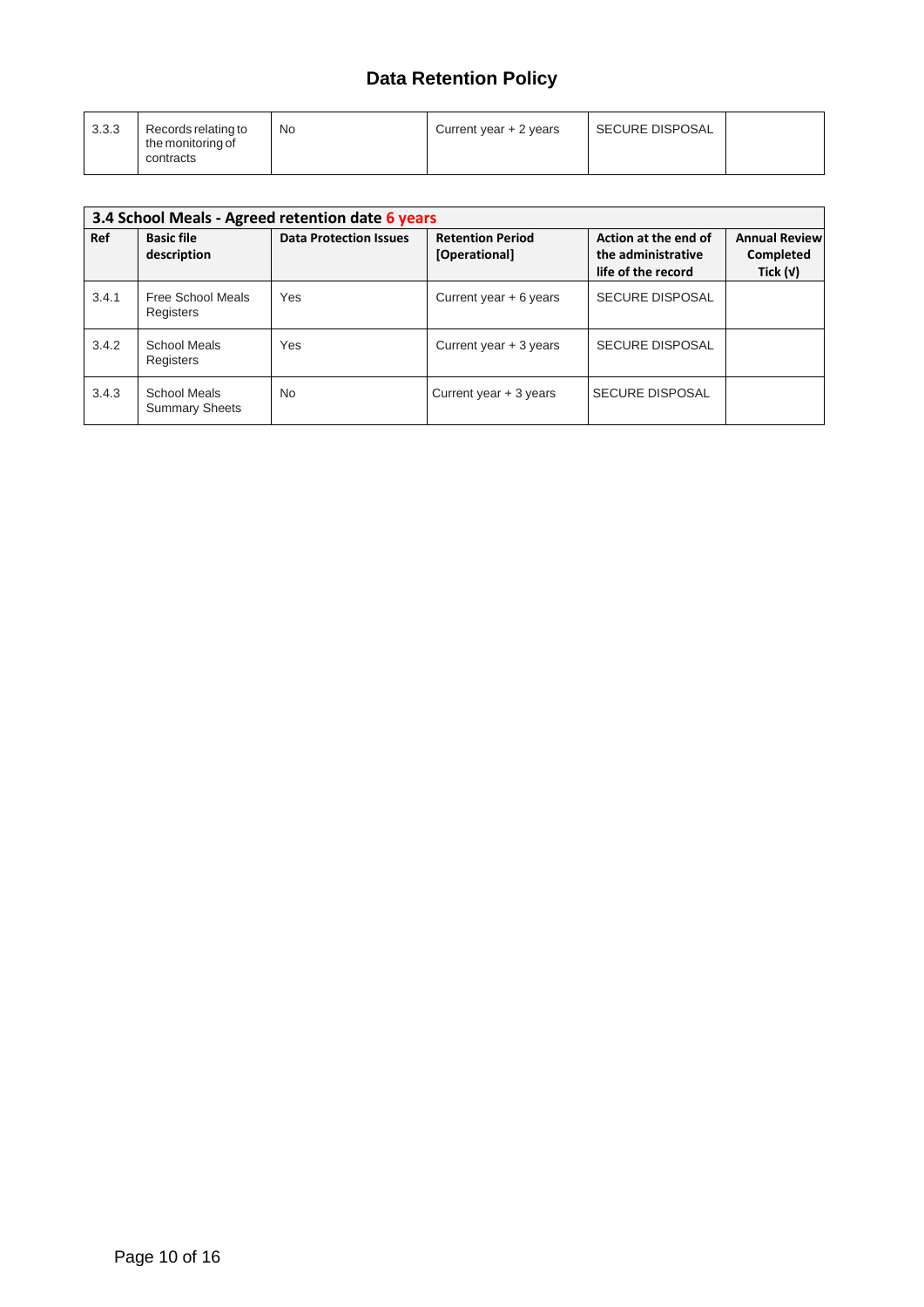# <span id="page-11-0"></span>**4. Property Management**

|       | 4.1 Property Management - Agreed retention date 6 years     |                               |                                                                                                                                                                  |                                                                  |                                                 |  |  |  |
|-------|-------------------------------------------------------------|-------------------------------|------------------------------------------------------------------------------------------------------------------------------------------------------------------|------------------------------------------------------------------|-------------------------------------------------|--|--|--|
| Ref   | <b>Basic file</b><br>description                            | <b>Data Protection Issues</b> | <b>Retention Period</b><br>[Operational]                                                                                                                         | Action at the end of<br>the administrative<br>life of the record | <b>Annual Review</b><br>Completed<br>Tick $(v)$ |  |  |  |
| 4.1.1 | Title deeds of<br>properties belonging<br>to the school     | <b>No</b>                     | <b>PERMANENT</b><br>These should follow the<br>property unless the<br>property has been<br>registered with the Land<br>Registry                                  |                                                                  |                                                 |  |  |  |
| 4.1.2 | Plans of property<br>belong to the school                   | <b>No</b>                     | These should be<br>retained whilst the<br>building belongs to the<br>school and should be<br>passed onto any new<br>owners if the building is<br>leased or sold. |                                                                  |                                                 |  |  |  |
| 4.1.3 | Leases of property<br>leased by or to the<br>school         | No.                           | 6 years                                                                                                                                                          | <b>SECURE DISPOSAL</b>                                           |                                                 |  |  |  |
| 4.1.4 | Records relating to the No<br>letting of school<br>premises |                               | 6 years                                                                                                                                                          | <b>SECURE DISPOSAL</b>                                           |                                                 |  |  |  |

|       | 4.2 Maintenance - Agreed retention date 6 years                                                                                                  |                               |                                          |                                                                  |                                                 |  |  |  |
|-------|--------------------------------------------------------------------------------------------------------------------------------------------------|-------------------------------|------------------------------------------|------------------------------------------------------------------|-------------------------------------------------|--|--|--|
| Ref   | <b>Basic file</b><br>description                                                                                                                 | <b>Data Protection Issues</b> | <b>Retention Period</b><br>[Operational] | Action at the end of<br>the administrative<br>life of the record | <b>Annual Review</b><br>Completed<br>Tick $(v)$ |  |  |  |
| 4.2.1 | All records<br>relating to the<br>maintenance of<br>the school<br>carried out by<br>contractors                                                  | <b>No</b>                     | 6 years                                  | <b>SECURE DISPOSAL</b>                                           |                                                 |  |  |  |
| 4.2.2 | All records<br>relating to the<br>maintenance<br>of the school<br>carried out by<br>school<br>employees<br>including<br>maintenance<br>log books | No                            | 6 years                                  | <b>SECURE DISPOSAL</b>                                           |                                                 |  |  |  |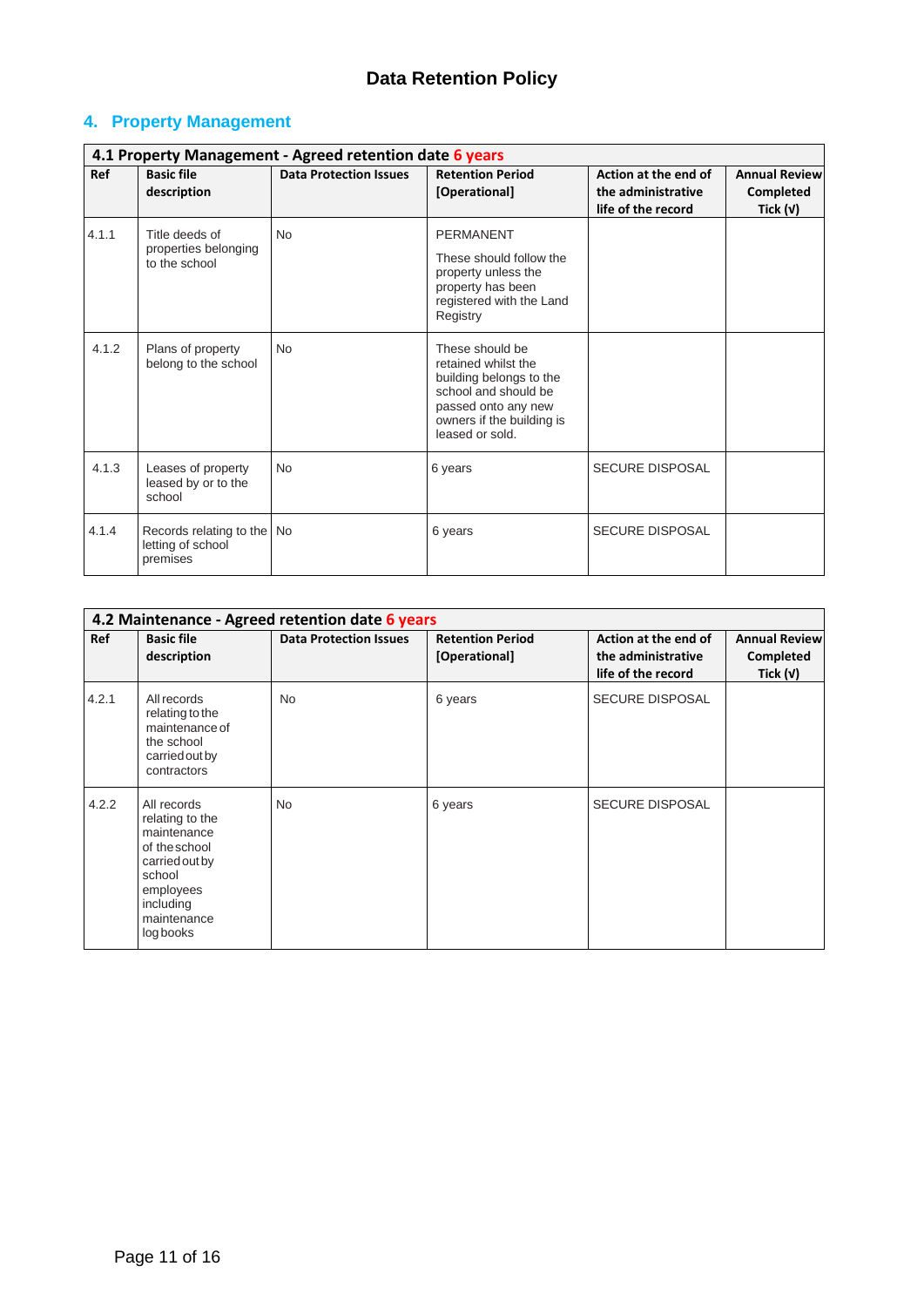### <span id="page-12-0"></span>**5. Pupil Management**

*At this school we have decided to retain pupil information until the end of the set age of education, so until the child reaches the age of 18.*

|       | 5.1 Pupil's Educational Record - Agreed retention date when the child reaches 18 / Safeguarding 25                 |                               |                                          |                                                                                    |                                                        |  |  |
|-------|--------------------------------------------------------------------------------------------------------------------|-------------------------------|------------------------------------------|------------------------------------------------------------------------------------|--------------------------------------------------------|--|--|
| Ref   | <b>Basic file</b><br>description                                                                                   | <b>Data Protection Issues</b> | <b>Retention Period</b><br>[Operational] | Action at the end of<br>the administrative<br>life of the record                   | <b>Annual Review</b><br><b>Completed</b><br>Tick $(v)$ |  |  |
| 5.1.1 | Pupil's Educational<br>Record required by<br>The Education (Pupil<br>Information)<br>(England)<br>Regulations 2005 | Yes                           |                                          |                                                                                    |                                                        |  |  |
|       | Primary                                                                                                            |                               | Until the child reaches 18               | There is an option for<br>the file to follow the<br>child to high school.          |                                                        |  |  |
| 5.1.2 | <b>Examination Results</b><br>- Pupil Copies                                                                       | Yes                           |                                          |                                                                                    |                                                        |  |  |
|       | Public                                                                                                             |                               | Until the child reaches 18               | All uncollected<br>certificates should be<br>returned to the<br>examination board. |                                                        |  |  |
|       | Internal                                                                                                           |                               | Until the child reaches 18               |                                                                                    |                                                        |  |  |
| 5.1.3 | <b>Child Protection</b><br>information held on<br>pupil file                                                       |                               | Until the child reaches 25               | <b>SECURE DISPOSAL</b>                                                             |                                                        |  |  |
| 5.1.4 | Child<br>protection<br>information<br>held in<br>separate files                                                    |                               | Until the child reaches 25               | <b>SECURE DISPOSAL</b>                                                             |                                                        |  |  |

| 5.2 Attendance - Agreed retention date when the child reaches 18 |                                                        |                               |                                                                                                                                                 |                                                                  |                                                 |  |  |
|------------------------------------------------------------------|--------------------------------------------------------|-------------------------------|-------------------------------------------------------------------------------------------------------------------------------------------------|------------------------------------------------------------------|-------------------------------------------------|--|--|
| Ref                                                              | <b>Basic file</b><br>description                       | <b>Data Protection Issues</b> | <b>Retention Period</b><br>[Operational]                                                                                                        | Action at the end of<br>the administrative<br>life of the record | <b>Annual Review</b><br>Completed<br>Tick $(v)$ |  |  |
| 5.2.1                                                            | Attendance Registers                                   | Yes                           | Every entry in the<br>attendance register must<br>be preserved for a<br>period of three years after<br>the date on which the<br>entry was made. | <b>SECURE DISPOSAL</b>                                           |                                                 |  |  |
| 5.2.2                                                            | Correspondence<br>relating to<br>authorized<br>absence |                               | Current academic year $+2$<br>years                                                                                                             | <b>SECURE DISPOSAL</b>                                           |                                                 |  |  |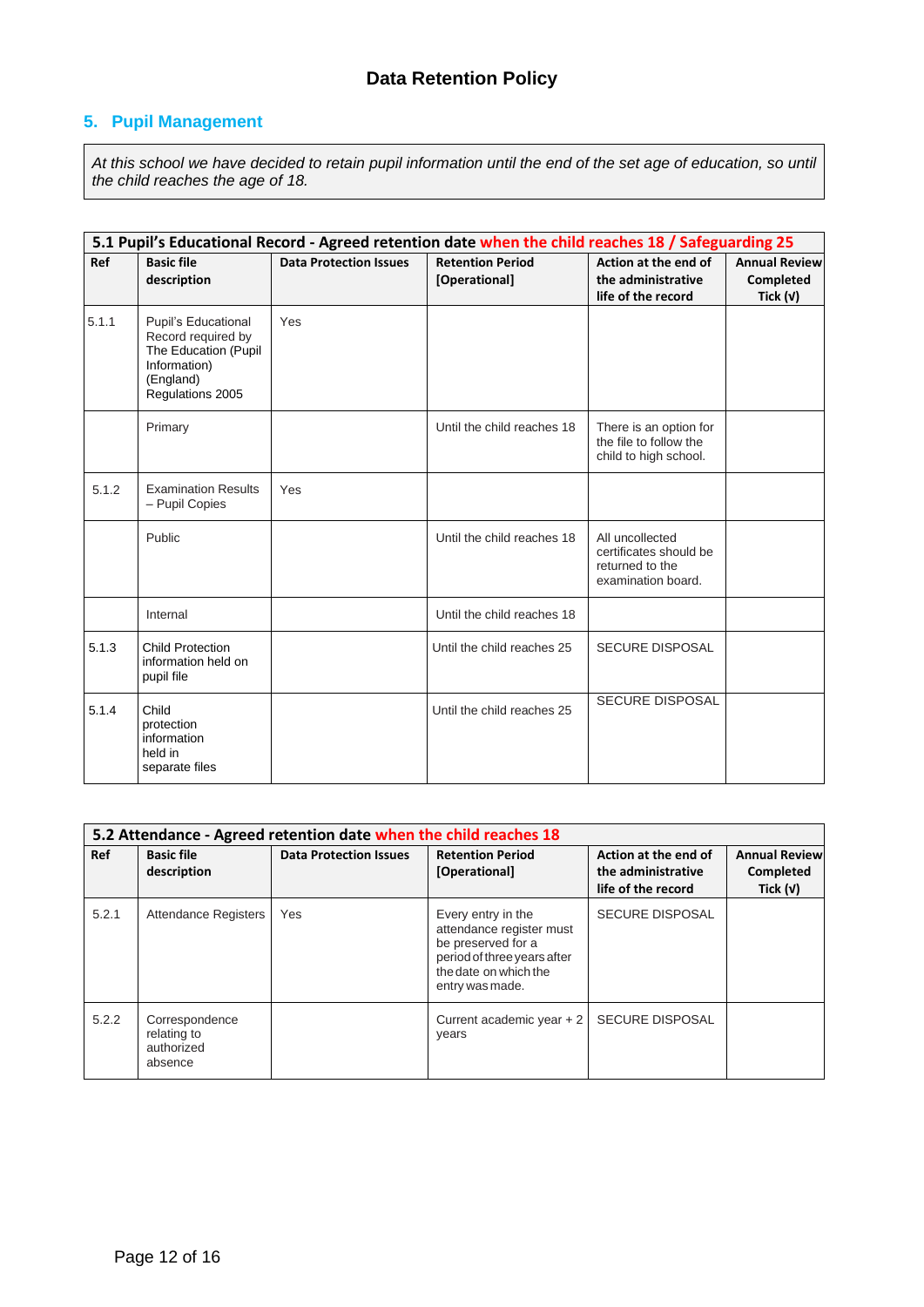| 5.3 Special Educational Needs - Agreed retention date when the child reaches 25 |                                                                                                                             |                               |                                          |                                                                  |                                               |  |  |
|---------------------------------------------------------------------------------|-----------------------------------------------------------------------------------------------------------------------------|-------------------------------|------------------------------------------|------------------------------------------------------------------|-----------------------------------------------|--|--|
| <b>Ref</b>                                                                      | <b>Basic file</b><br>description                                                                                            | <b>Data Protection Issues</b> | <b>Retention Period</b><br>[Operational] | Action at the end of<br>the administrative<br>life of the record | <b>Annual Review</b><br>Completed<br>Tick (v) |  |  |
| 5.3.1                                                                           | <b>Special Educational</b><br>Needs files, reviews<br>and Individual<br><b>Education Plans</b>                              | Yes                           | Until the child reaches 25               | Secure DISPOSAL                                                  |                                               |  |  |
| 5.3.2                                                                           | Statement<br>maintained under<br>section 234 of the<br>Education Act 1990<br>and any<br>amendments made<br>to the statement | Yes                           | Until the child reaches<br>25            | <b>SECURE DISPOSAL</b>                                           |                                               |  |  |
|                                                                                 |                                                                                                                             |                               | Until the child reaches<br>25            | <b>SECURE DISPOSAL</b>                                           |                                               |  |  |
|                                                                                 |                                                                                                                             |                               | Until the child reaches<br>25            | <b>SECURE DISPOSAL</b>                                           |                                               |  |  |

|       | 5.4 Educational Visits outside the Classroom - Agreed retention date when the child reaches 25                                              |                               |                                          |                                                                  |                                                 |  |  |
|-------|---------------------------------------------------------------------------------------------------------------------------------------------|-------------------------------|------------------------------------------|------------------------------------------------------------------|-------------------------------------------------|--|--|
| Ref   | <b>Basic file</b><br>description                                                                                                            | <b>Data Protection Issues</b> | <b>Retention Period</b><br>[Operational] | Action at the end of<br>the administrative<br>life of the record | <b>Annual Review</b><br>Completed<br>Tick $(v)$ |  |  |
| 5.4.1 | Records created by<br>schools to obtain<br>approval to run an<br><b>Educational Visit</b><br>outside the<br>Classroom-Primary<br>Schools    | <b>No</b>                     | Until the child reaches 25               | <b>SECURE DISPOSAL</b>                                           |                                                 |  |  |
| 5.4.2 | Records created by<br>schools to obtain<br>approval to run an<br><b>Educational Visit</b><br>outside the<br>Classroom-<br>Secondary Schools | <b>No</b>                     | Until the child reaches 25               | <b>SECURE DISPOSAL</b>                                           |                                                 |  |  |
| 5.4.3 | Parental consent<br>forms for school trips<br>where there has<br>been no major<br>incident                                                  | Yes                           | Until the child reaches 25               | <b>SECURE</b><br><b>DISPOSAL</b>                                 |                                                 |  |  |
| 5.4.4 | Parental permission<br>slips for school trips<br>- where there has<br>been a major incident                                                 | Yes                           | Until the child reaches 25               |                                                                  |                                                 |  |  |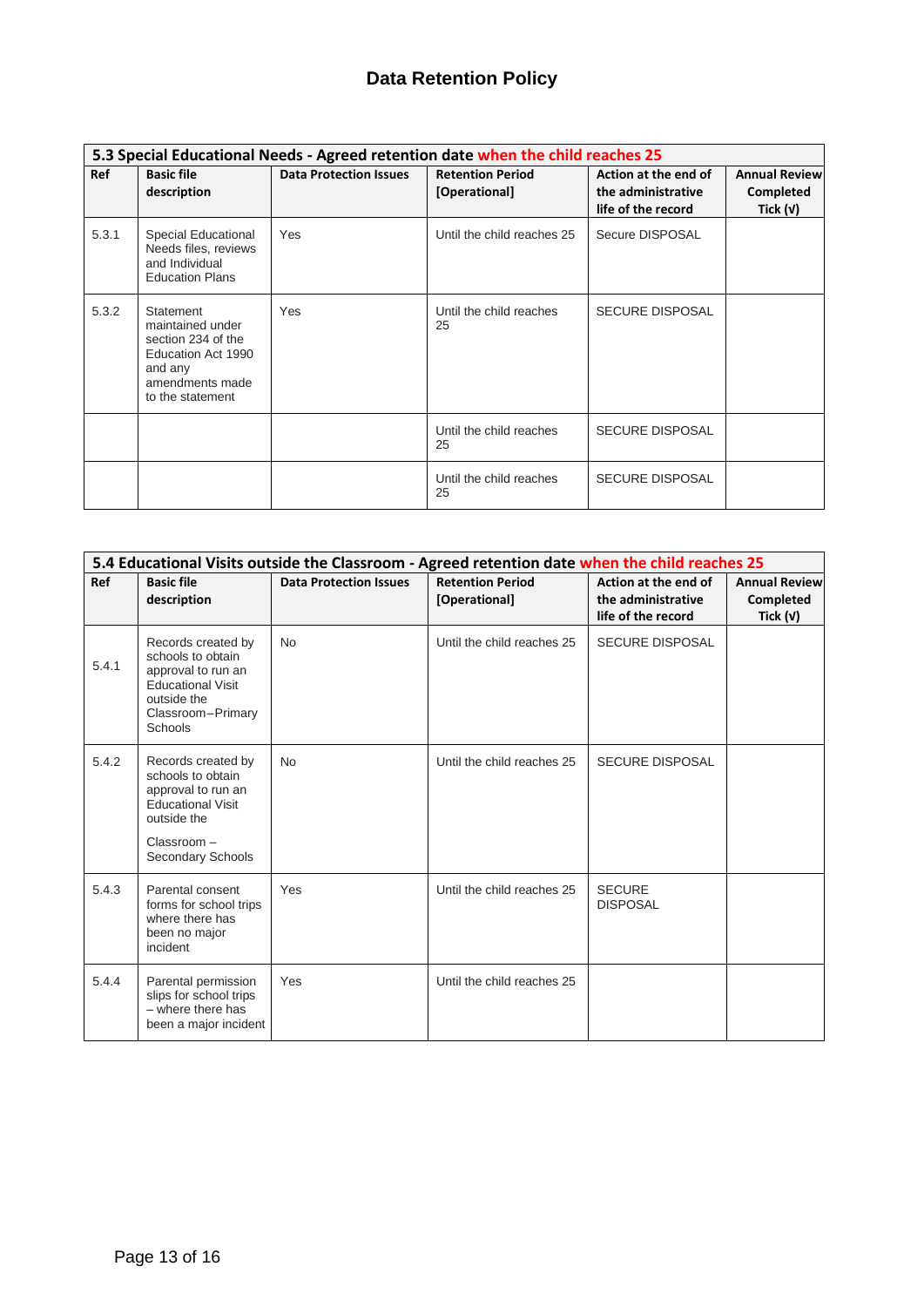|       |                                                                                                                                 |                               | 5.5 Those working in safeguarding roles - Agreed retention date when the child reaches 25 |                                                                  |                                                        |
|-------|---------------------------------------------------------------------------------------------------------------------------------|-------------------------------|-------------------------------------------------------------------------------------------|------------------------------------------------------------------|--------------------------------------------------------|
| Ref   | <b>Basic file</b><br>description                                                                                                | <b>Data Protection Issues</b> | <b>Retention Period</b><br>[Operational]                                                  | Action at the end of<br>the administrative<br>life of the record | <b>Annual Review</b><br><b>Completed</b><br>Tick $(v)$ |
| 5.5.1 | Day Books                                                                                                                       | Yes                           | Current year $+2$ years then<br>review                                                    |                                                                  |                                                        |
| 5.5.2 | Reports for outside<br>agencies - where the<br>report has been<br>included on the case<br>file created by the<br>outside agency | Yes                           | Whilst child is attending<br>school and then destroy                                      |                                                                  |                                                        |
| 5.5.3 | Referral forms                                                                                                                  | Yes                           | While the referral is current                                                             |                                                                  |                                                        |
| 5.5.4 | Contact data sheets                                                                                                             | Yes                           | Current year then review, if<br>contact is no longer active<br>then destroy               |                                                                  |                                                        |
| 5.5.5 | Contact database<br>entries                                                                                                     | Yes                           | Current year then review, if<br>contact is no longer active<br>then destroy               |                                                                  |                                                        |
| 5.5.6 | <b>Group Registers</b>                                                                                                          | Yes                           | Current year + 2 years                                                                    |                                                                  |                                                        |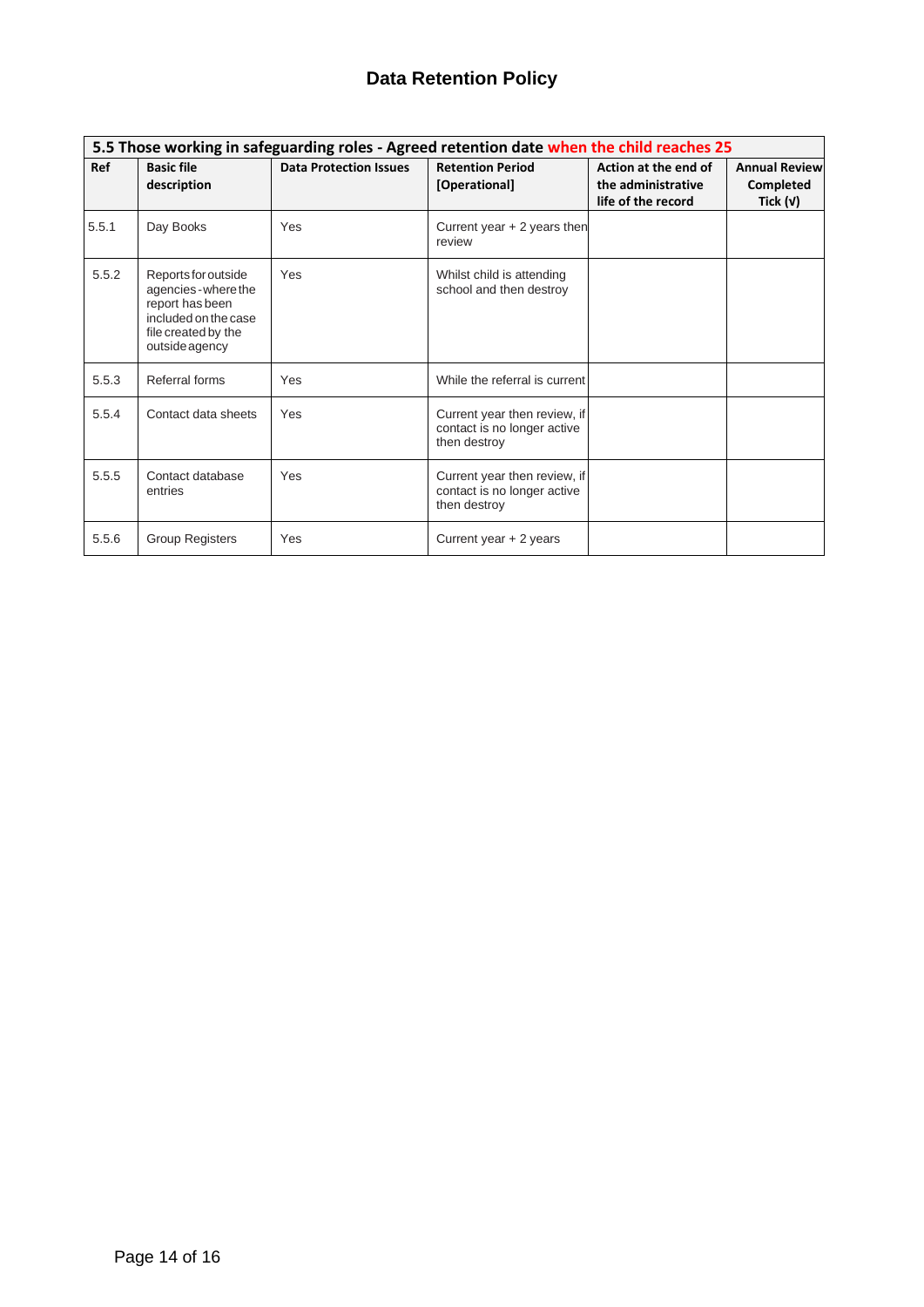### <span id="page-15-0"></span>**Appendix A – List of School Records and Data safely destroyed**

| School name:             |  |
|--------------------------|--|
| Review completed by:     |  |
| Date:                    |  |
| Approved by Headteacher: |  |
| Date:                    |  |

The following sheet can be completed or alternatively documented in a spreadsheet.

| Ref<br><b>Number</b> | <b>File/Record Title</b> | <b>Description</b>                              | Reference or<br><b>Cataloguing Information</b>          | <b>Number</b><br>of Files<br><b>Destroyed</b> | <b>Method of</b><br>destruction | Confirm<br>(i) Safely destroyed<br>(ii) In accordance<br>with Data Retention<br><b>Guidelines</b><br>Tick $(\forall)$ |
|----------------------|--------------------------|-------------------------------------------------|---------------------------------------------------------|-----------------------------------------------|---------------------------------|-----------------------------------------------------------------------------------------------------------------------|
| e.g.                 | School Invoices          | Copies of<br>purchase invoices<br>dated 2011/12 | Folders marked<br>"Purchase Invoices<br>2011/12" 1 to 3 | 3 Folders                                     | Shredding                       |                                                                                                                       |
| $\overline{1}$       |                          |                                                 |                                                         |                                               |                                 |                                                                                                                       |
| $\overline{2}$       |                          |                                                 |                                                         |                                               |                                 |                                                                                                                       |
| $\overline{3}$       |                          |                                                 |                                                         |                                               |                                 |                                                                                                                       |
| $\overline{4}$       |                          |                                                 |                                                         |                                               |                                 |                                                                                                                       |
| $\overline{5}$       |                          |                                                 |                                                         |                                               |                                 |                                                                                                                       |
| $\overline{6}$       |                          |                                                 |                                                         |                                               |                                 |                                                                                                                       |
| $\overline{7}$       |                          |                                                 |                                                         |                                               |                                 |                                                                                                                       |
| $\overline{8}$       |                          |                                                 |                                                         |                                               |                                 |                                                                                                                       |
| $\overline{9}$       |                          |                                                 |                                                         |                                               |                                 |                                                                                                                       |